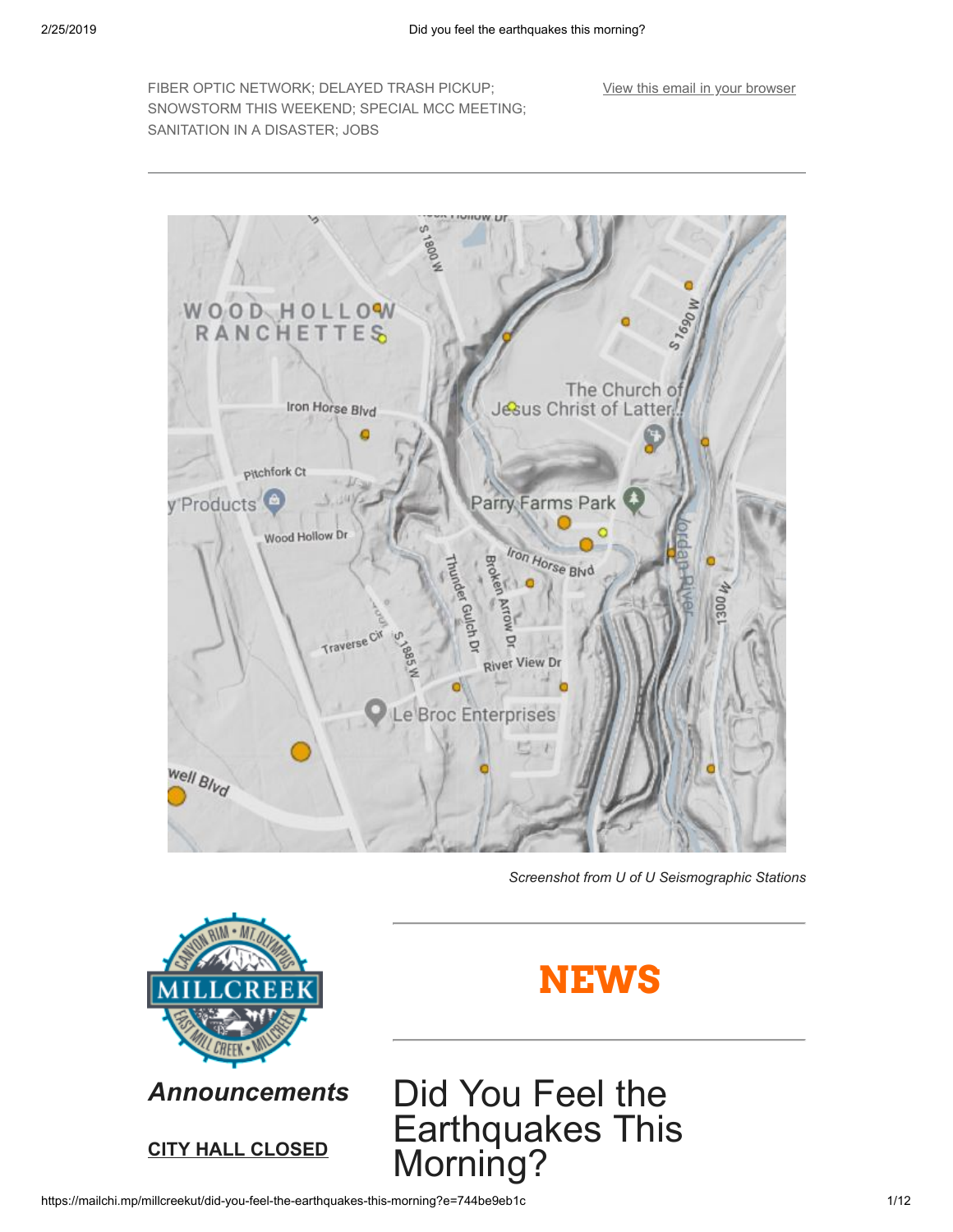City Hall closed Mon., Feb 18th, in honor of Presidents' Day

### **UPCOMING MEETINGS**

**Planning Commission** Wednesday, 2/20/19 5PM, 3330 S. 13th E *See agenda below*

### **Joint City Council and Planning Commission** Special work session to plan Mountair **Streetscape**

Saturday, 2/23/19 9:30-10:30 AM Adib's Rug Gallery 3092 S. Highland Dr. *See agenda below*

[MILLCREEK. The University of Utah](https://quake.utah.edu/earthquake-center/quake-map) Seismographic Stations reports that more than a dozen small earthquakes shook Draper early this morning. The two larger ones, rated 3.2 and 3.7 on the Richter scale, were felt throughout the Salt Lake and Utah valleys. [Click here](https://earthquake.usgs.gov/earthquakes/eventpage/uu60312667/map) to see the USGS map showing the extent of the shaking.

These earthquakes are a good reminder of the risks of seismic activity along the Wasatch Front. The Utah Department of Public Safety says that we have, on average, eight earthquakes per year that are a magnitude 3.0.

We all need to understand the risk of earthquakes [in Utah, and prepare for them. Putting Down](https://www.utah.gov/beready/documents/roots_earthquake_low.pdf) Roots in Earthquake Country, published by the Utah Seismic Safety Commission, should be required reading for everyone who lives or works along the Wasatch Front.

This 36-page guide explains the dangers of earthquakes -- why you should care and why you should prepare. It recommends that we all take the following seven steps:

| <b>BEFORE A QUAKE:</b> | STEP 1.<br>STEP 2.<br>STEP <sub>3</sub> .<br>STEP 4. | Identify potential hazards in your home and begin to fix them<br>(page 22).<br>Create a disaster-preparedness plan (page 24).<br>Prepare disaster supply kits (page 25).<br>Identify your building's potential weaknesses and begin to fix<br>them (page 26). |
|------------------------|------------------------------------------------------|---------------------------------------------------------------------------------------------------------------------------------------------------------------------------------------------------------------------------------------------------------------|
| <b>DURING A QUAKE:</b> | STEP 5.                                              | Protect yourself during earthquake shaking (page 28).                                                                                                                                                                                                         |
| <b>AFTER A QUAKE:</b>  | STEP 6.<br>STEP 7.                                   | After the earthquake, check for injuries and damage (page 29).<br>When safe, continue to follow your disaster-preparedness plan<br>(page 30).                                                                                                                 |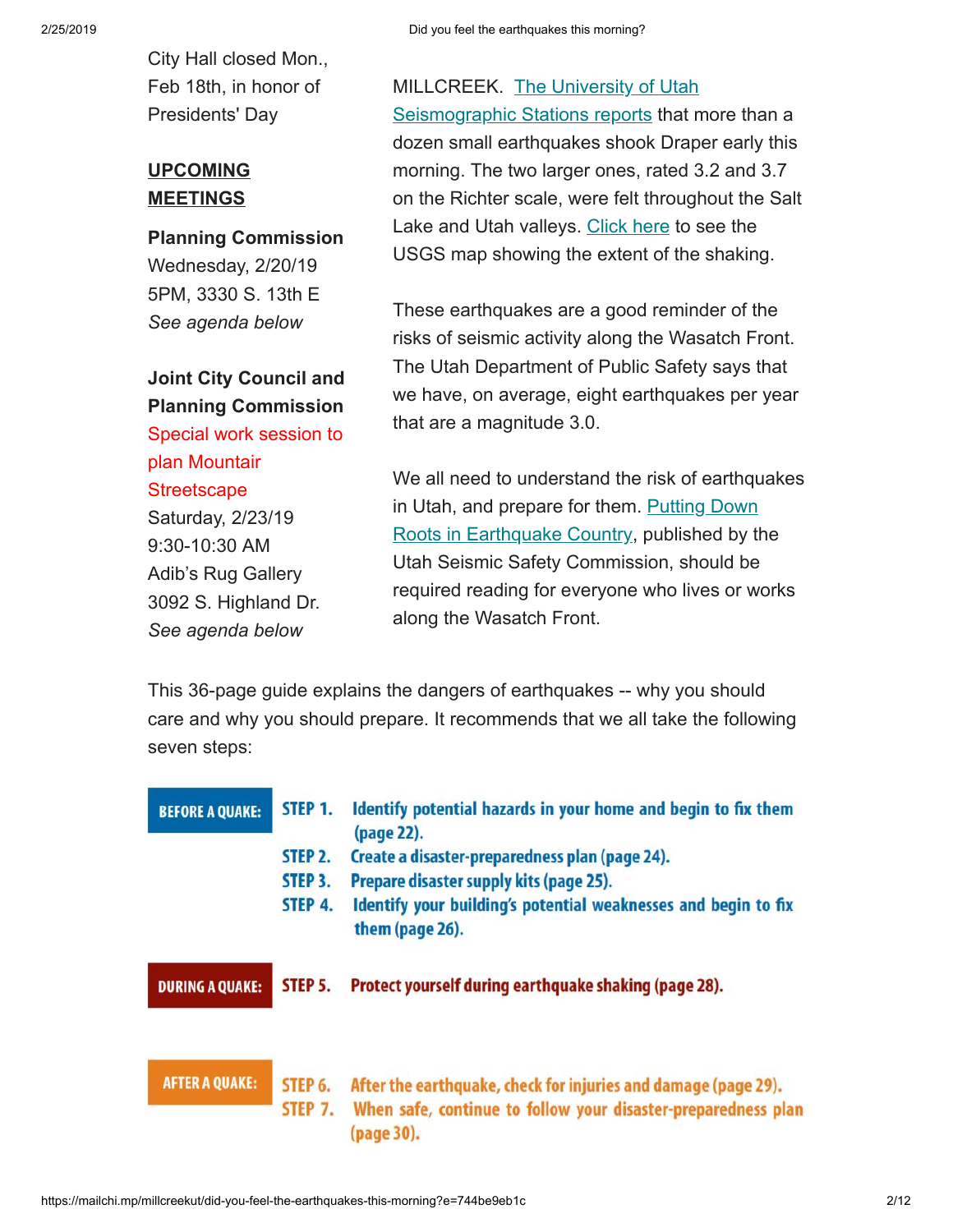For more information on this morning's earthquakes, visit the Utah Dept. of [Public Safety's news release and the USGS University of Utah Seismic Event](https://earthquake.usgs.gov/earthquakes/eventpage/uu60312667/executive) Tracking Page. They want to know what you felt this morning.

Please, take some time to keep your family safe.

### **IMPORTANT NOTICE - TRAFFIC INTERRUPTION**

A Salt Lake City waterline break has occurred at the intersection of Wasatch Blvd and Upland Drive. We have notified Salt Lake City and they have water crews on site conducting excavation and repairs. Traffic will be impacted throughout the weekend and may also impact Monday morning school traffic. Please be careful in the area.



### MOUNTAIR STREETSCAPE PLANNING WORKSHOP NEXT WEEKEND

MILLCREEK. The city has acquired new open space -- a strip of property along Highland Drive located between 3000 South and about 3100 South. This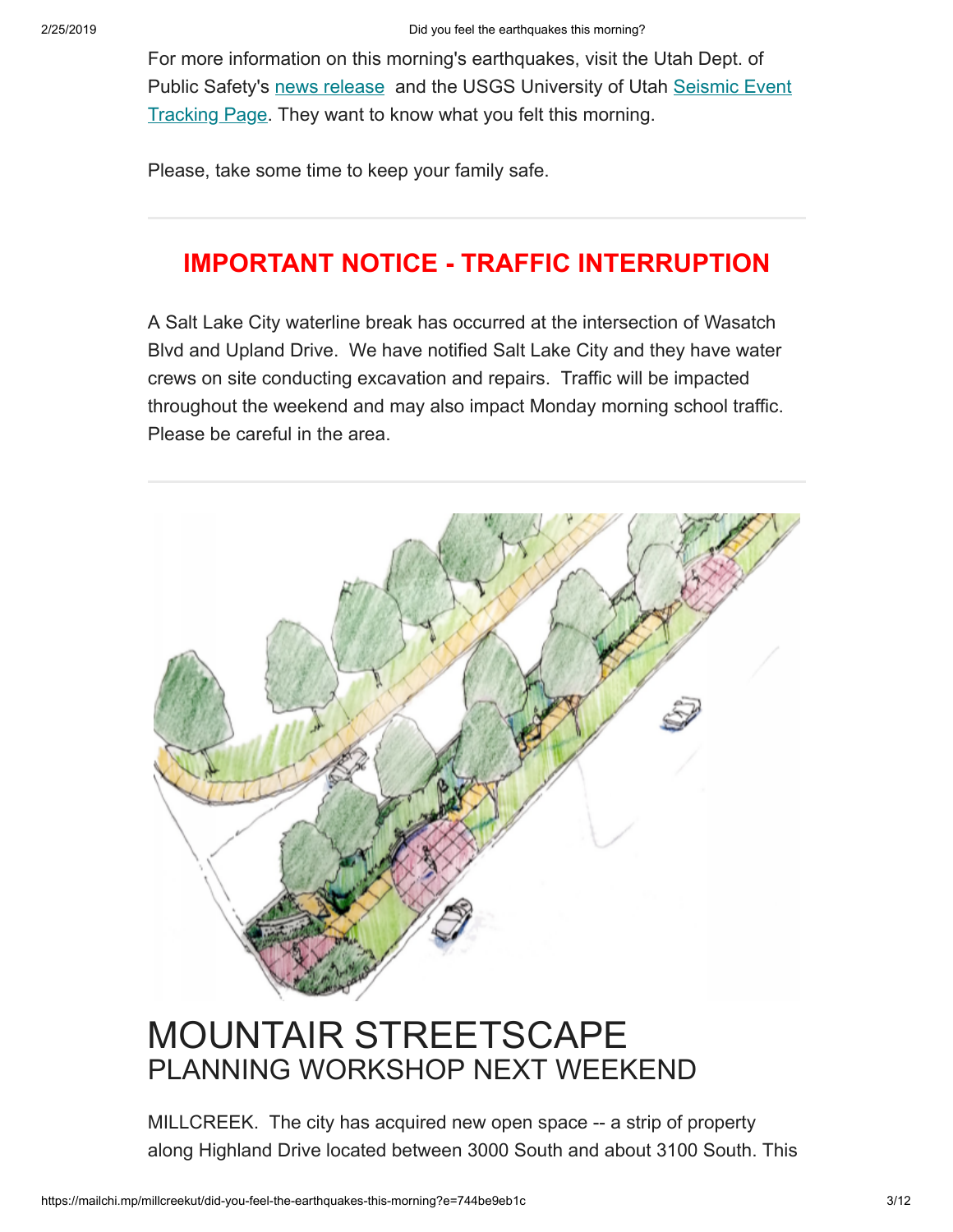area has been known for its lilac bushes, once quite lush, but now past their prime. The strip has long served as a partition between the Mountair subdivision and Highland Drive.

Everyone is invited to a community workshop to gather input on the future of this community open space.



**When: Saturday, February 23, 9:30- 10:30 am**

**Where: Adib's Rug Gallery – 3092 South Highland Drive**

In early discussions with nearby residents, we heard that the City deserved a beautiful, well landscaped space that emphasized passive recreation (as opposed to things like playgrounds) and provided some sound and visual barriers to the residents east of the streetscape. We are also receiving a donation for a Millcreek water wheel entry sign, that will need to be placed somewhere in the streetscape.

Also at the meeting our staff would like to share with you some ideas about the future of Highland Drive.

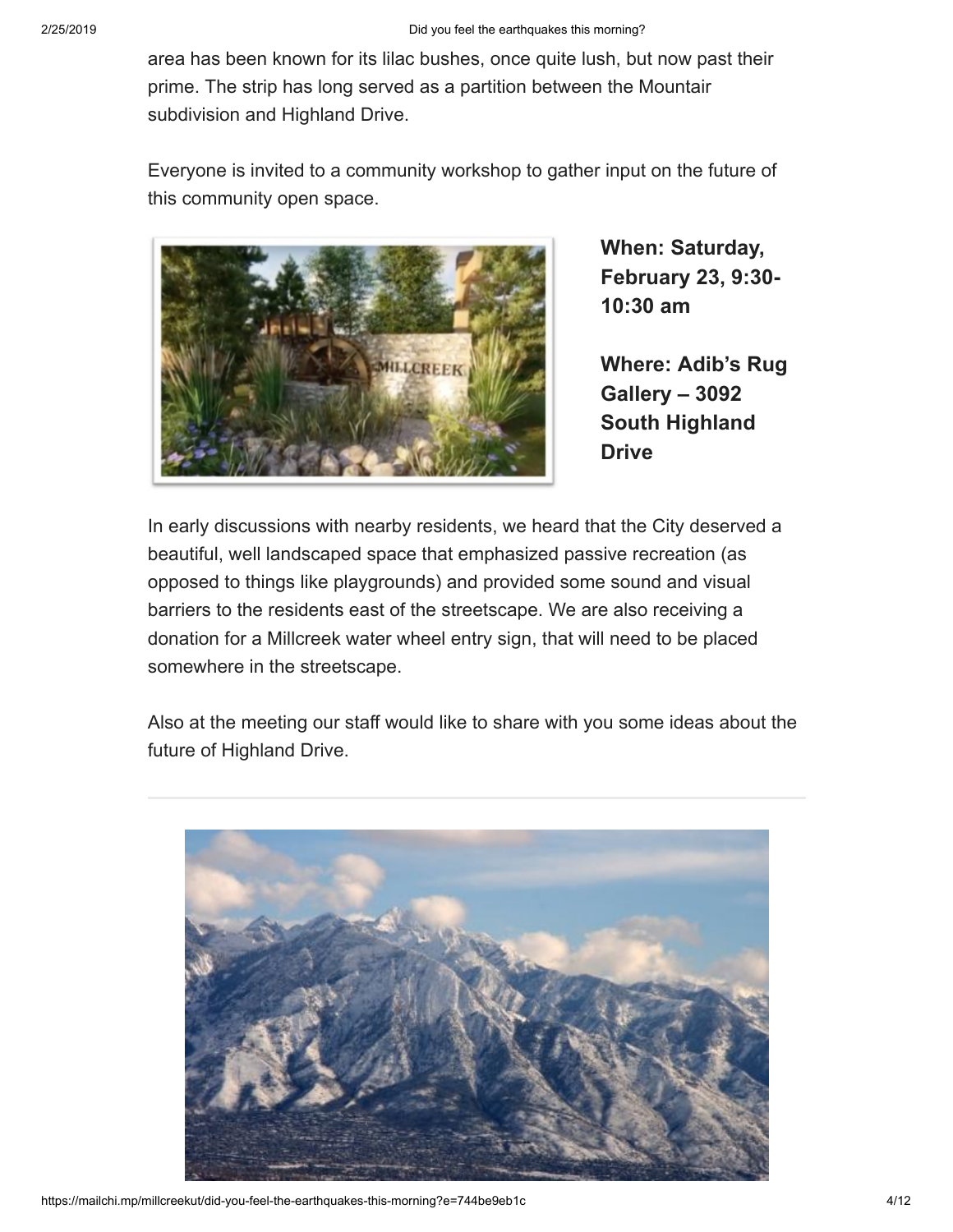### Mountainous Planning District Seeks **Commissioners**

MILLCREEK. There are currently several vacancies on the Mountainous Planning District's Planning Commission. Millcreek's mayor has the opportunity to recommend three people to County Mayor Jenny Wilson, who will make appointments with advice and consent from the County Council.

The Mountainous Planning District was established by Salt Lake County several years ago to consider long-range planning and policy within the Central Wasatch Mountains. As a regional resource, these mountains affect a broad spectrum of people throughout the Salt Lake Valley.

The Commission is currently working on the Wasatch Canyons General Plan. It also regularly reviews and makes recommendations to the County Council on proposed plans, zoning changes and land use regulations in this area.

Millcreek has one seat on the Commission, which is comprised of nine commissioners and two at-large alternates.

Appointments are for a term of three years. The Commission meets on the first Thursday of each month at 4 PM at the City/County complex. Annual training sessions plus field trips are also part of the time commitment. Interested persons can contact Rita Lund, [rlund@millcreek.us.](mailto:rlund@millcreek.us)

### **THINGS TO REMEMBER ABOUT SNOWSTORMS**

### CLEAR THE TOP OF YOUR BLUE CAN

Water contaminates paper recycling; melted snow in a load of recycling can turn an entire truckload of recycling into garbage. Please clear the snow from the top of your recycling can.



### CLEAR AROUND YOUR FIRE HYDRANT

Having a fire hydrant clear lets the firefighters get right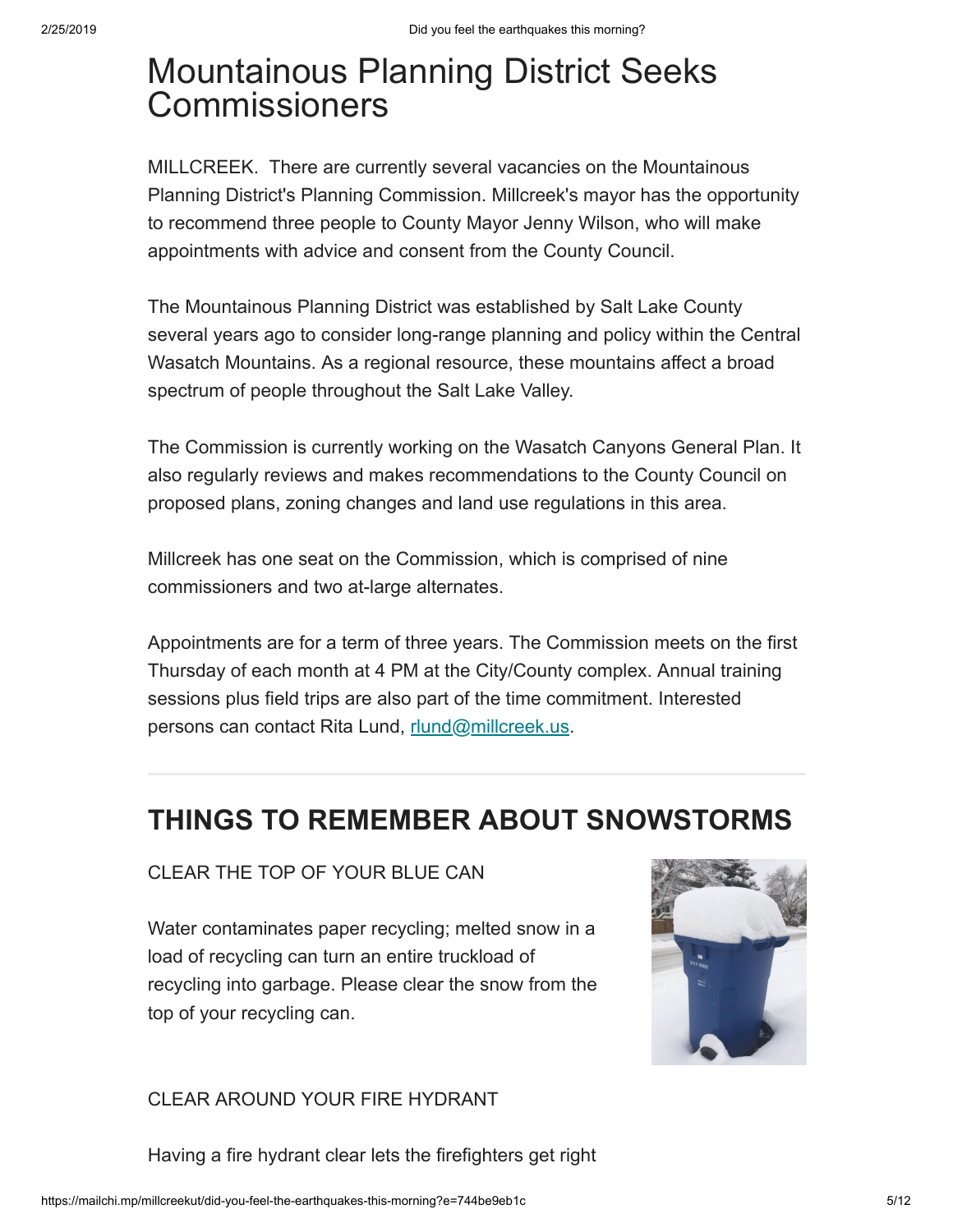to work without first having to dig it out. Please clear snow from a 3' diameter around fire hydrants on hour property, and also a path to the street.

### GET YOUR CARS OFF THE STREET

Snowplow drivers who clear Millcreek streets have been authorized to skip those that cannot be safely be cleared because of parked cars. At least four Millcreek streets were skipped in the last round of storms. Please get your cars off the street when it snows.





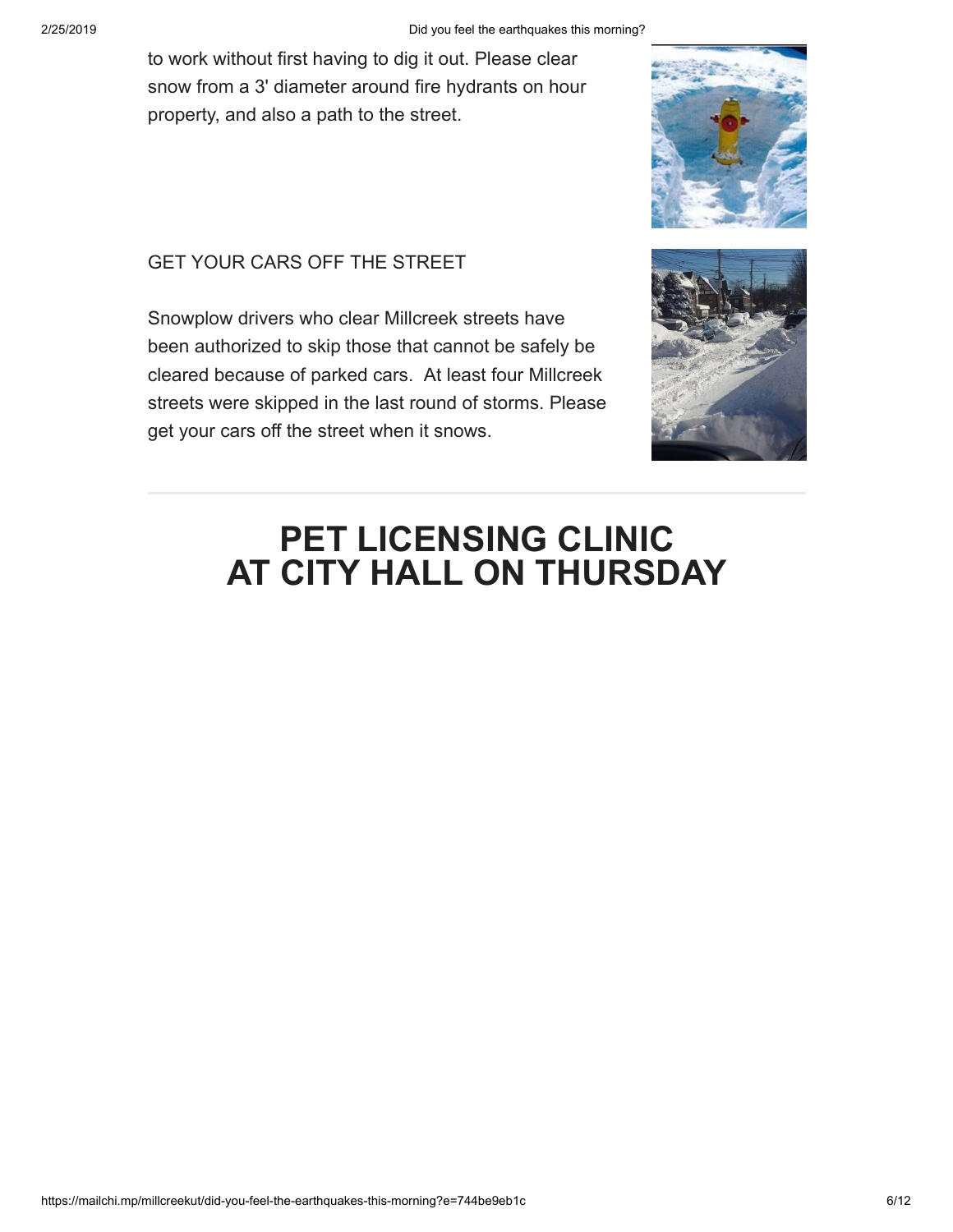

### **Don't Forget to License Your Pet!**

Who: Pet licensing is required in ALL of Salt Lake County. A rabies tag or ID tag is not a valid pet license.

Why: Licensing allows your pet to be easily identified and returned to you. Most importantly, it's the LAW.

What: A license is a form of identification that makes your pet a legal member of the community. And informs Animal Control Officers your pet has a current rabies vaccine.

When: Pets must be licensed within 30 days of getting your new pet or moving to a new area. Or before he/she has reached 5 months of age.

### **Where to License Your Pet**

### **Salt Lake County Animal Services**

511 W 3900 S Salt Lake City, UT 84123 385-468-7387 AdoptUtahPets.com License online, in-person, or via mail

### **SALT LAKE COUNTY ANIMAL SERVICES SERVES RESIDENTS OF**

#### **METRO TOWNSHIPS:**

Copperton **Emmigration Canyon** Kearns Magna White City

#### CITIES: Bluffdale Herriman Holladay Midvale

Millcreek Salt Lake City

### 2019 Licensing Clinics in Millcreek

 $12<sub>pm-2pm</sub>$ 

### **Millcreek City Hall:** 3330 S 1300 E, Millcreek, UT 84106

January 17th **February 21st** March 21st October 17th November 21st December 19th

### **Canyon Rim Park:** 3100 S Grace St., Salt Lake City, UT 84109

April 18th May 16th June 20th July18th August 15th September 19th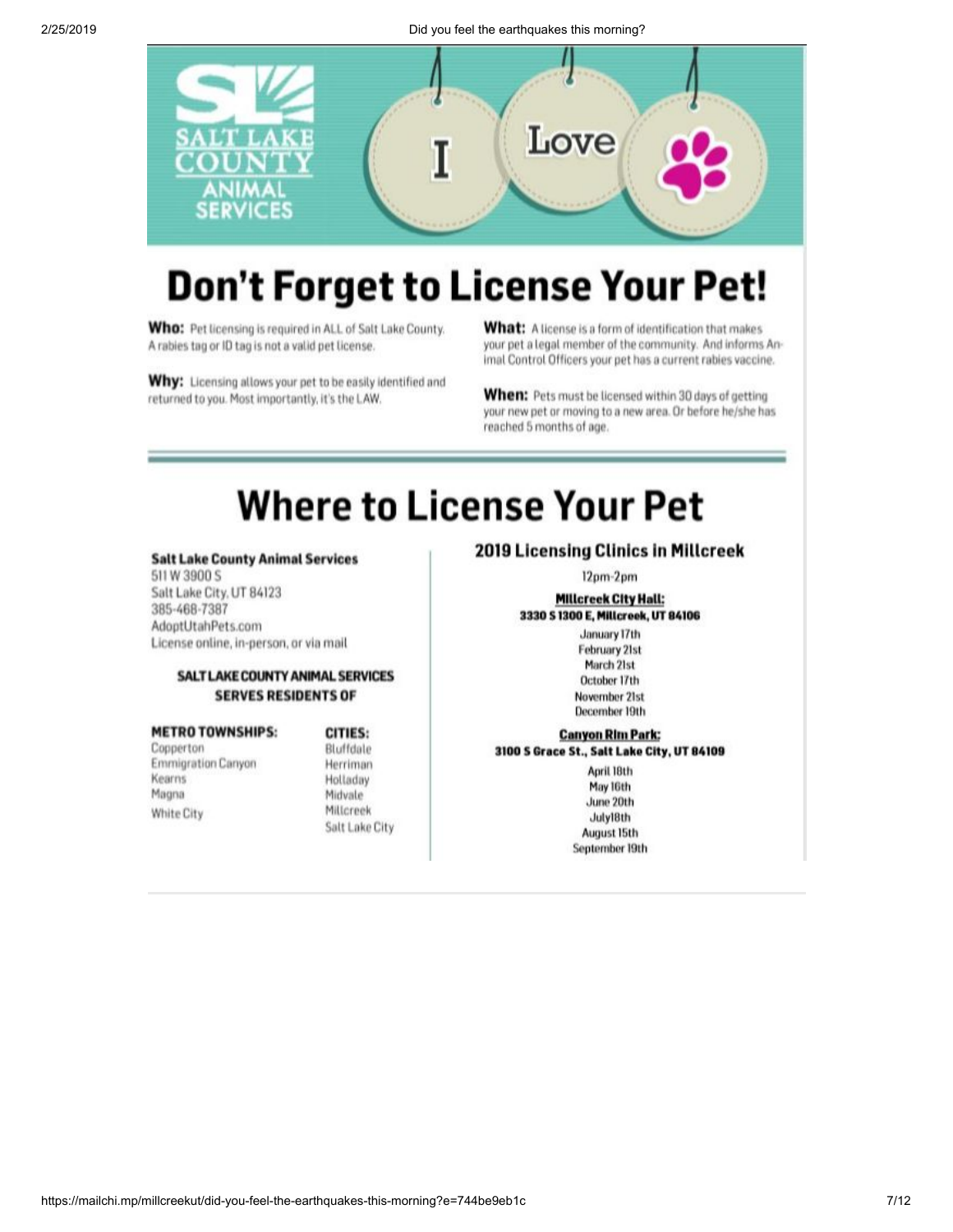## **WASATCH JR. HIGH AUDITORIUM** YOU WON'T WANT TO MISS THIS!

### **PARENT NIGHT**

# **Collin Kartchner**



Fighting social medial influence on Teen Mental Health. Because their lives matter. Their voice matters.

Wasatch Jr. High Auditorium Tuesday, February 19th 6:30 p.m.

 $\sim$ Admission is Free $\sim$ 

#savethekids www.savethekids.us

### **Test to Determine Stormwater Infrastructure to be Conducted**

MILLCREEK. A test to evaluate stormwater infrastructure connectivity may temporarily change the color of Mill Creek on Tuesday morning.

The Dept. of Civil and Environmental Engineering at the University of Utah, in coordination with the Salt Lake County Dept. of Health, will place Rhodamine dye in the 36 inch stormdrain that daylights on the Golf the Round course near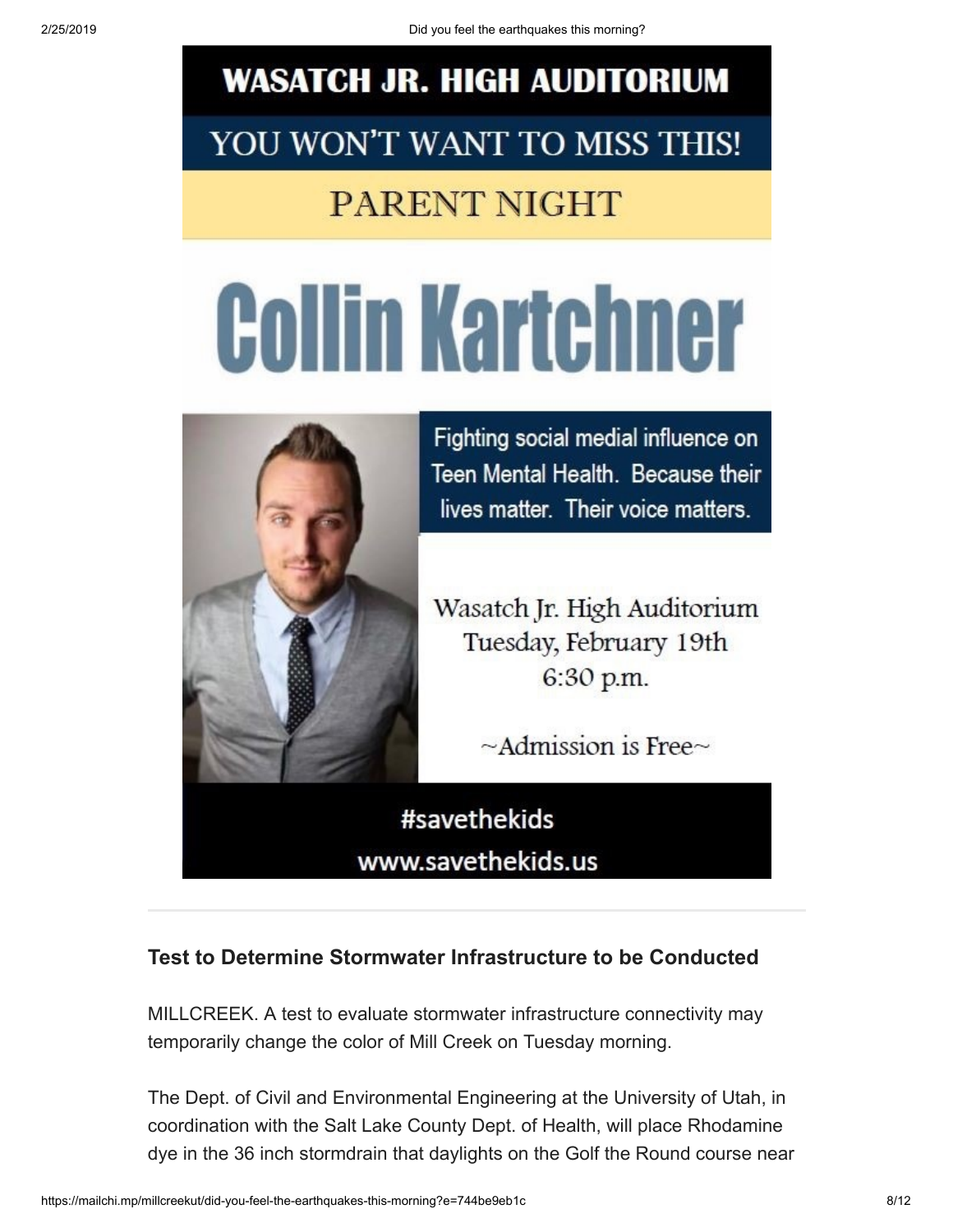the Central Valley Water Reclamation Facility at 800 West Central Valley Road. The pipe discharges into Mill Creek at 900 West.

The study will be conducted on Tuesday morning, February 19th, between 9 and 11 AM. It is anticipated that there will be minimal to no color change by the time the dye reaches Millcreek.



Millcreek needs a public works inspector.

[Click here](https://millcreek.us/DocumentCenter/View/468/Millcreek-Public-Works-Inspector-I---Job-Posting?bidId=) for more information

### **Meetings with the Mayor**

Fridays from **2-4pm** have been set aside for citizens to meet with Mayor Silvestrini. Please call 801-214-2700 to schedule a time.



**VISIT us at** [https://millcreek.us](https://millcreek.us/) [Click here to subscribe](http://millcreekut.us1.list-manage.com/subscribe?u=41cb21e12764b9940f492b953&id=ce902d47c8) **to this weekly newsletter**

### **Millcreek Planning Commission Agenda**

**PUBLIC NOTICE** is hereby given that the Planning Commission of MILLCREEK will assemble in a REGULAR public meeting on Wednesday, **20 February 2019** at City Hall, 3330 S. 1300 E., Millcreek, Utah 84106, commencing at **5:00 p.m.**

### **5:00 p.m. – Regular Meeting**

**1. Public Hearings**

https://mailchi.mp/millcreekut/did-you-feel-the-earthquakes-this-morning?e=744be9eb1c 9/12 1.1 Consideration of **SD-18-** , Amendment to the Skyline Hills Subdivision Plat, including the Establishment of a New Buildable Area Identified on the Plat, Pursuant to the Foothills and Canyons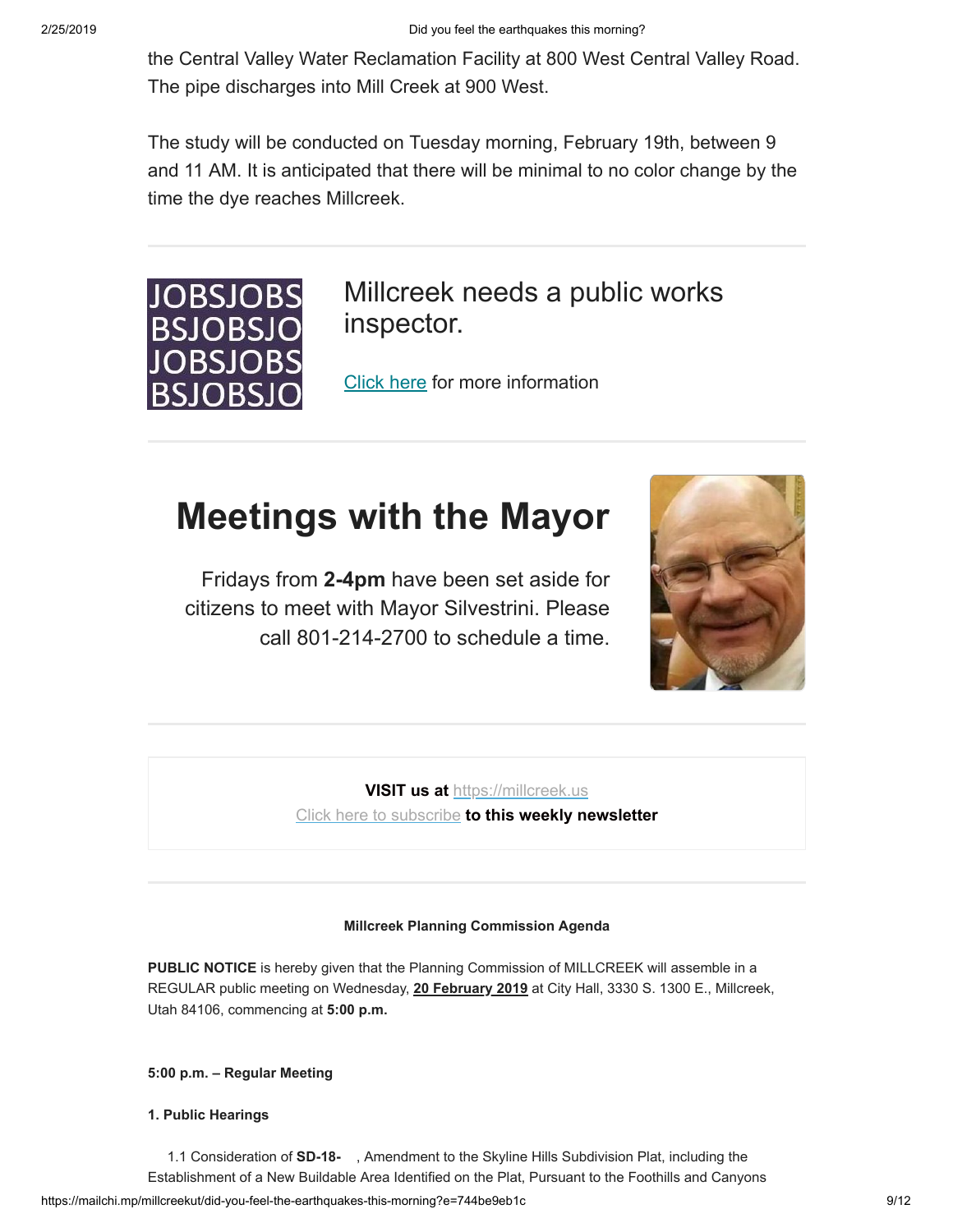Overlay Zone Requirements **Location:** 4691 Thousand Oaks Drive **Applicant:** Diane Warnock **Planner:** Robert May

 1.2 Consideration of **SD-19-001**, 2-lot Commercial Subdivision **Location:** 2300 E. 3300 S. **Applicant:** Natalee Hawkes **Planner:** Robert May

 1.3 Consideration of **SD-19-002**, Flag Lot Subdivision **Location:** 2217 E. Evergreen Ave. **Applicant:** Robert Dieringer **Planner:** Robert May

 1.4 Consideration of **SD-18-016/CU-19-002**, Conditional Use Permit and Preliminary Plat Approval for a Planned Unit Development Consisting of 9 Dwellings **Location:** 3429-3437 S. 1300 E. **Applicant:** Brad Reynolds **Planner:** Robert May

 1.5 Consideration of **ZM-19-001**, Rezone from R-2-10 to R-1-5 **Location:** 4277 S. 500 E. **Applicant:** Mark Snow **Planner:** Erin O'Kelley

 1.6 Consideration of **ZM-19-002**, Rezone from R-2-6.5 to R-M, Subject to a Development Agreement to add 40 Dwellings to the Capri Park Apartment Homes Development **Location:** 3580 S. 900 E. **Applicant:** Northstar Builders **Planner:** Blaine Gehring

 1.7 Consideration of **ZM-19-003**, Rezone from R-2-10 to R-M, Subject to a Development Agreement for a Townhome Development Consisting of 10 Dwellings **Location:** 3999 S. 500 E. and 534 E. Delno Dr. **Applicant:** Byron Gates **Planner:** Erin O'Kelley

#### **2. New Business**

 2.1 Consideration of **CU-19-001**, Conditional Use Permit for a Dog Grooming Business in the R-M Zone **Location**: 535 E. 4500 S. **Applicant**: Furry Friends, LLC **Planner**: Blaine Gehring

### **3. Continuing Business**

 3.1 Consideration of **ZT-18-011**, Amendments to Title 18, Establishing a Procedure for Condominium Plats and Condominium Conversions **Applicant:** Hidden Creek LLC **Planner:** Blaine Gehring

#### **4. Business Meeting**

4.1 Approval of January 16, 2019 Meeting Minutes

4.2 Approval of January 23, 2019 Special Work Meeting Minutes

#### **5. New Items for Subsequent Consideration**

### **6. Calendar of Upcoming Planning Meetings**

- Mt. Olympus Community Council Mtg., 3/5/19, 6:00 p.m. at 3450 E. Oakview Dr.
- Millcreek Community Council Mtg., 3/5/19, 6:30 p.m. at 1025 E. 4405 S.
- Canyon Rim Citizens Association Mtg., 3/6/19, 7:00 p.m. at 2375 E. 3300 S.
- East Mill Creek Community Council Mtg., 3/7/19, 6:30 p.m. at 2266 E. Evergreen Ave.
- City Council Mtg., 3/11/19, 5:00 p.m. at City Hall
- Planning Commission Mtg., 3/20/19, 5:00 p.m. at City Hall

#### **7. Adjournment**

*In accordance with the Americans with Disabilities Act, Millcreek will make reasonable accommodation for participation in the meeting. Individuals may request assistance by contacting the Recorder's Office, 801-*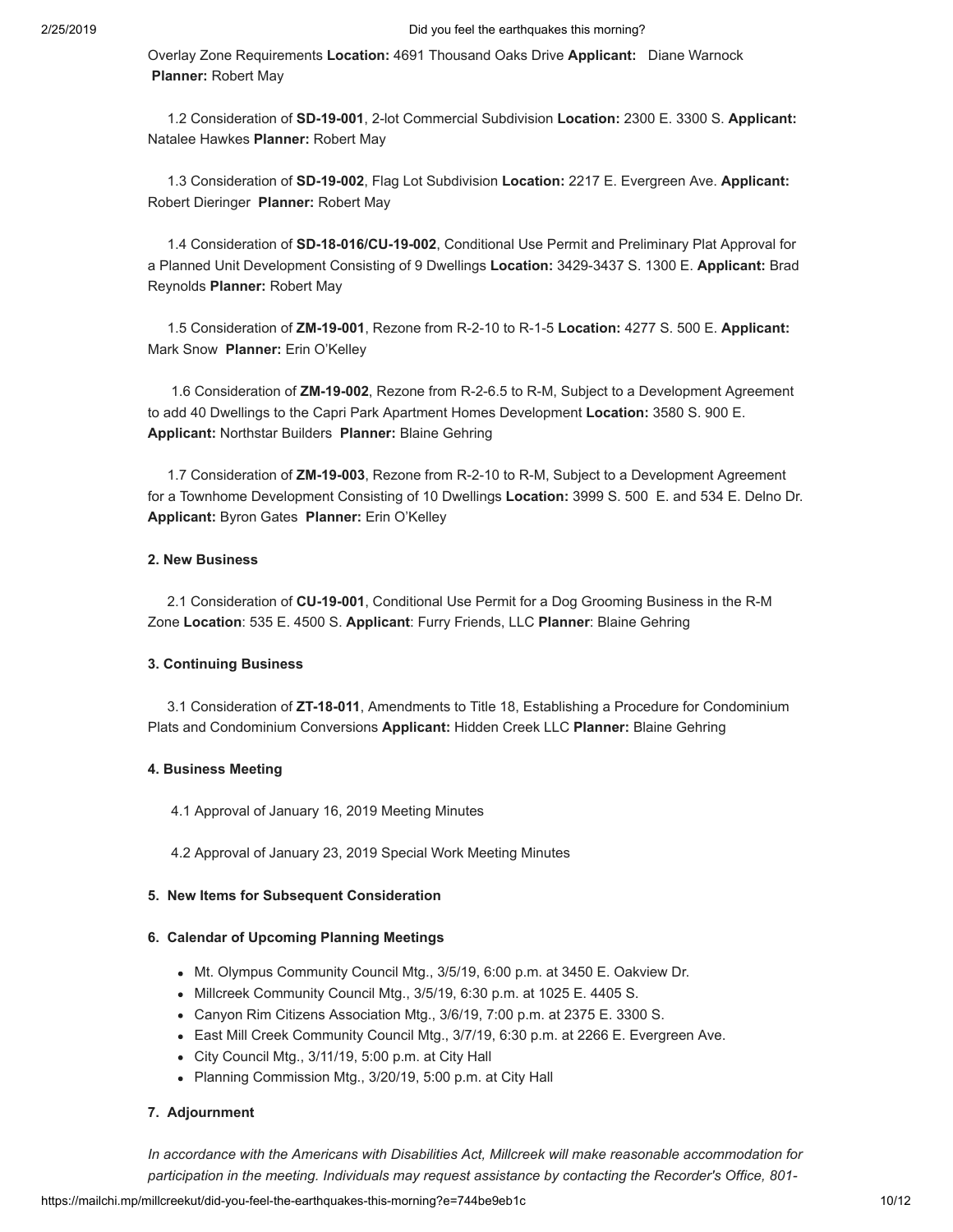*214-2601, at least 48 hours in advance of the meeting.*

*The Planning Commission public meeting is a public forum where the Planning Commission receives comment from applicants, the public, applicable agencies and staff regarding land use applications and other items on the Commission's agenda. In addition, it is where the Planning Commission takes action on these items. Actions may include: approval, approval with conditions, denial of legislative items, continuance, or recommendation to other bodies as applicable.*

THE UNDERSIGNED DULY APPOINTED CITY RECORDER FOR THE MUNICIPALITY OF MILLCREEK HEREBY CERTIFIES THAT A COPY OF THE FOREGOING NOTICE WAS EMAILED OR POSTED TO: *City offices; those listed on the Agenda; city website [http://millcreek.us;](http://millcreek.us/) Utah Public Notice website [http://pmn.utah.gov](http://pmn.utah.gov/)*

DATE: February 15, 2019 CITY RECORDER: Elyse Greiner

\*Agenda items may be moved in order, sequence, and time to meet the needs of the Planning Commission\*

### **Joint Millcreek City Council and Planning Commission Special Meeting Agenda**

**PUBLIC NOTICE** is hereby given that the City Council and Planning Commission of MILLCREEK will assemble in a SPECIAL public work meeting on Saturday, **23 February 2019** at Adib's Rug Gallery, 3092 S. Highland Dr., Millcreek, Utah 84106, commencing at **9:30 a.m**.

### **9:30 a.m. - WORK MEETING:**

- 1. Discussion of Mountair Streetscape Design
- 2. Discussion on Future of Highland Drive

#### **10:30 a.m. - Adjourn**

*In accordance with the Americans with Disabilities Act, Millcreek will make reasonable accommodation for participation in the meeting. Individuals may request assistance by contacting the Recorder's Office, 801- 214-2601, at least 48 hours in advance of the meeting.*

*THE UNDERSIGNED DULY APPOINTED CITY RECORDER FOR THE MUNICIPALITY OF MILLCREEK HEREBY CERTIFIES THAT A COPY OF THE FOREGOING NOTICE WAS EMAILED OR POSTED TO: City offices; city website [http://millcreek.us](http://millcreek.us/); Utah Public Notice website [http://pmn.utah.go](http://pmn.utah.gov/)v*

*DATE: February 19, 2019 CITY RECORDER: Elyse Greiner*

\*Agenda items may be moved in order, sequence, and time to meet the needs of the City Council & Planning Commission\*

*Copyright © 2019 Millcreek, All rights reserved.*